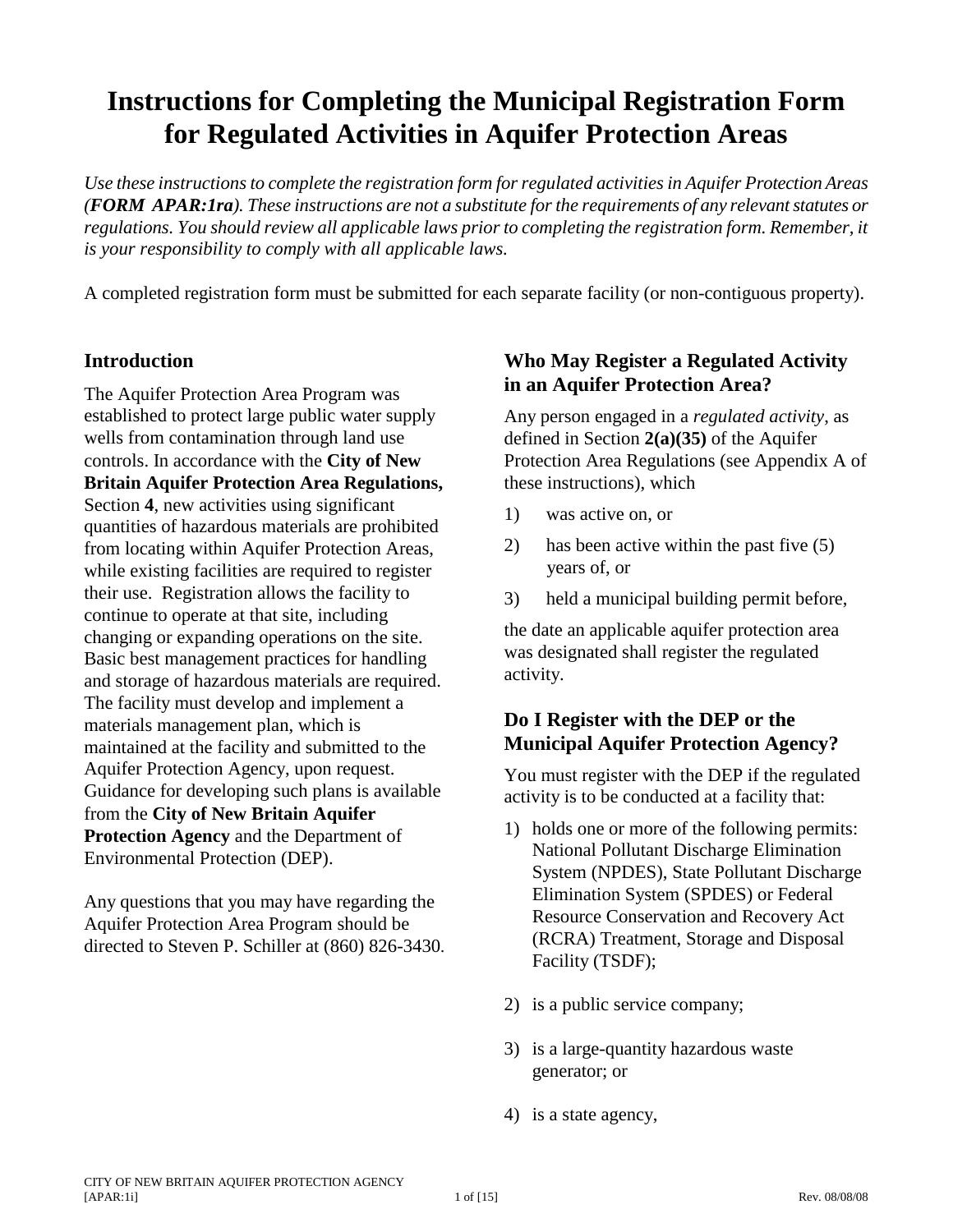as specified in Section 22a-354p(g) of the Connecticut General Statutes (CGS).

To register with the DEP, complete and submit to DEP, the *Registration Form for Regulated Activities in Aquifer Protection Areas* (DEP-APA-REG-100). This form is available on the web at [www.ct.gov/dep/aquiferprotection](http://www.ct.gov/dep/aquiferprotection) or by calling DEP at 860-424-3020.

All other regulated activities shall register with the municipal aquifer protection agency in the town in which the facility is located by completing and submitting the *Municipal Registration Form for Regulated Activities in Aquifer Protection Areas* (**FORM APAR:1ra**). If a facility is located in more than one municipality, the facility must register with each municipality.

The Commissioner of the Department of Environmental Protection may exempt a regulated activity from registering if it is determined that such activity does not and will not pose a threat to any public supply well due to the nature of the hazardous materials used. Any questions that you may have regarding exemptions should be directed to DEP at (860) 424-3020.

### **Time Frame for Registration**

If the regulated activity is specified in Section [**12(a)(35)**] of the Aquifer Protection Area Regulations, the person engaged in such activity shall submit a registration to the Aquifer Protection Agency not later than one hundred eighty (180) days after municipal adoption of regulations pursuant to CGS Section 22a-354p; or the designation of the aquifer protection area pursuant to RCSA Section 22a-354i-2, whichever occurs later, unless otherwise authorized in writing by the commissioner.

A complete registration will expire five (5) years from the date of receipt of a registration.

Any person proposing to continue a previously registered regulated activity must apply for

renewal of the existing registration by submitting a sufficient registration at least one hundred eighty (180) days prior to the expiration date of the existing registration.

If a registration renewal is not submitted prior to the expiration date of the existing registration, then the existing registration is deemed to have expired.

If you are applying for a *modification* of an active, valid registration, you may be required to submit certain parts of, or an entire, registration. For further information concerning modifications, please contact the City of New Britain Aquifer Protection Area Agency at (860) 826-3430.

If you are registering a *vacant site* where currently no regulated activity is taking place, you must certify that applicable best management practices are being met at the site.

### **How to Apply**

Your registration must include the following:

- *A Municipal Registration Form for Regulated Activities in Aquifer Protection Areas* (**FORM APAR:1ra**) and all supporting documents,
- The applicable registration fee, paid by check or money order, made payable to the "**CITY OF NEW BRITAIN**".

You must submit the above materials together as a package to:

#### **CITY OF NEW BRITAIN AQUIFER PROTECTION AGENCY 27 WEST MAIN STREET, ROOM 208 NEW BRITAIN, CT 06051**

The registrant shall mail a copy of the completed registration form to the following:

- 1) Commissioner of the DEP,
- 2) the Commissioner of Public Health, and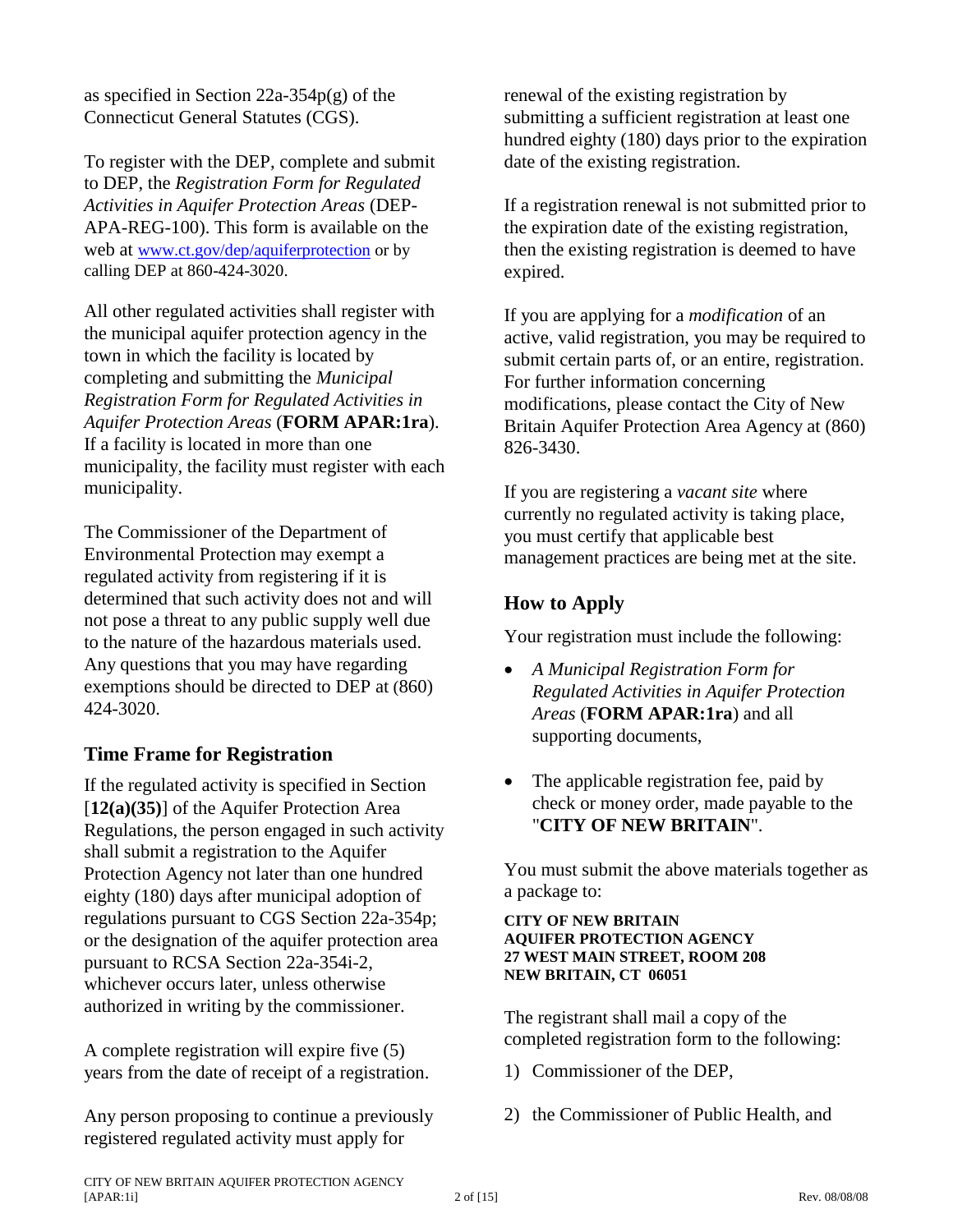See Appendix C of these instructions for specific DEP, Department of Public Health and water company contacts.

When submitting your registration, label your supporting documents as directed on your registration form and always include, on each document, the applicant's name. When additional space is necessary to answer a question stated in the registration, please insert additional sheets by the appropriate question. Label each sheet with the applicant's name, along with the corresponding part number and question number indicated on the registration form. You should retain a copy of all documents for your files.

# **Part I: Registration Type**

Check the appropriate box to specify if the registration is for a *new* registration, a *renewal* of an existing registration, or a *modification* of an existing registration. If you are applying for a renewal or modification of an existing registration, or if a permit has been obtained for a new regulated activity at the facility, please identify the previous or existing registration or permit number in the space provided. Please note that if you are seeking a *modification*, you should consult the City of New Britain Aquifer Protection Agency prior to submitting a registration to determine whether completing a registration form is necessary.

# **Part II: Fee Information**

No fee is charged for initial registration. A fee of \$100.00 must be submitted for each registration renewal you are seeking. Each separate facility (or non-contiguous property) requires a separate registration and fee. The registration will not be processed without the fee. The payment should be in the form of a check or money order made payable to "**CITY OF NEW BRITAIN".**

# **Part III: Registrant Information**

When completing this part, please use the following standards:

- N*ame* Provide the full, legal *company/firm* name. If identifying an entity registered with the Secretary of the State, fill in the name exactly as it is shown on such registration. If identifying an *individual,* provide the full legal name (include title and suffix) in the following format: Title (Ms, Dr, etc.); First Name; Middle Initial; Last Name; Suffix (Jr, PE, PhD, etc.)
- *Phone* Unless otherwise indicated, the phone number provided should be the number where the individual can be contacted during the daytime business hours.
- *Contact Person* Provide the name of the specific individual within the company whom Municipal Aquifer Protection Agency may contact.
- 1. *Registrant* Fill in the registrant's name, mailing address and phone number. Check the boxes describing the registrant's interest in the property or facility. Provide the company name. Indicate if there are coregistrants and if so, provide the required information for each registrant.
- 2. *Primary Contact* If you have authorized a consultant, engineer, attorney or other individual to act for you during the processing of this registration, complete this section. The municipality will direct copies of all correspondence and inquiries to this primary contact.
- 3. *Attorney* It is not required that an applicant be represented by an *attorney* or any other agent. If you do have an attorney representing you for this process, complete this section.
- 4. *Facility Operator* If the registrant is not the operator of the affected facility complete this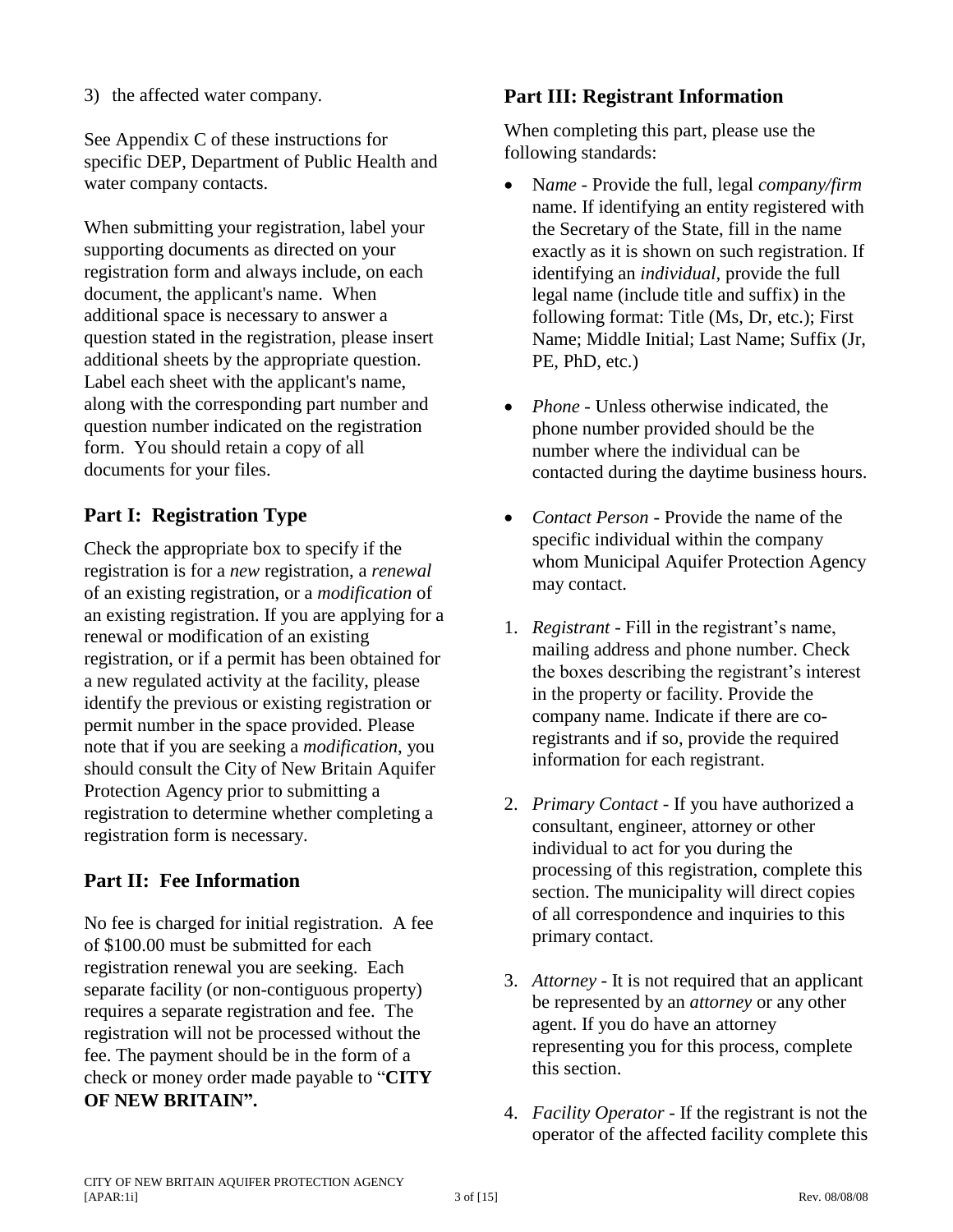section.

- 5. *Facility Owner* If the registrant is not the owner of the affected facility complete this section.
- 6. *Engineers or Consultants* List any engineers or other consultants employed or retained to assist in preparing the registration or to design, construct or operate the proposed activity. Be sure to identify the service that is being provided by each.

# **Part IV: Facility Information**

1. The facility name should be the name by which the facility is commonly known and/or uniquely identified.

The "facility" (as defined in Section  $2(a)(12)$ ) of the Aquifer Protection Area Regulations) means property where a regulated activity is conducted by any person, including without limitation any buildings located on the property that are owned or leased by that person; and includes contiguous land owned, leased, or for which there is an option to purchase by that person.

The information provided as the location address should be the address of the property at which the regulated activity takes place. Include the street address and municipality. If the property does not have a street number, describe the location in terms of the distance and direction from an obvious landmark such as an intersection with another roadway, a bridge, or a river. For example, "... on River Street, approximately 1000 feet north of its intersection with Bear Swamp Road."

2. Check off *all* regulated activities conducted at the facility. Note that the descriptions of regulated activities listed in the registration form are simplified. The full descriptions, which include some exceptions, are provided in Section 2(a)(35) of the Aquifer

Protection Area Regulations, reproduced in this document as Appendix A. These regulated activities are further modified by exceptions listed in Section 4(c) of the Aquifer Protection Area Regulations, also included in Appendix A of these instructions, which exempts residential activities, volumes of hazardous materials below given thresholds, agricultural activities, as well as several other minor categories.

### **Part V: Best Management Practices**

Registrants must certify that the regulated activities at the facility are in compliance with the best management practices (BMPs) specified in Section 12(a) of the Aquifer Protection Area Regulations, in order to complete the registration form. Such BMPs are attached as Appendix B of these instructions. Most facilities will already be in compliance with the very basic BMPs in Section 12(a) of the Aquifer Protection Area Regulations. Please note however, that development and implementation of a materials management plan is also required by Section 12(a)(5) of the Aquifer Protection Area Regulations. A brief guidance document and sample plan is available from the City of New Britain Aquifer Protection Agency or on the DEP web site at

[www.ct.gov/dep/aquiferprotection.](http://www.ct.gov/dep/aquiferprotection.) A materials management plan must be maintained at the facility and made available for inspection if requested by a representative of DEP or the Municipal Aquifer Protection Agency.

The registrant must check the box by each of the five BMPs as verification that the facility is in compliance with all of the BMPs. The registrant and the operator, if different from the registrant, must sign the certification.

## **Part VI: Supporting Documents**

Check the appropriate box by each attachment as verification that all *applicable* attachments have been submitted.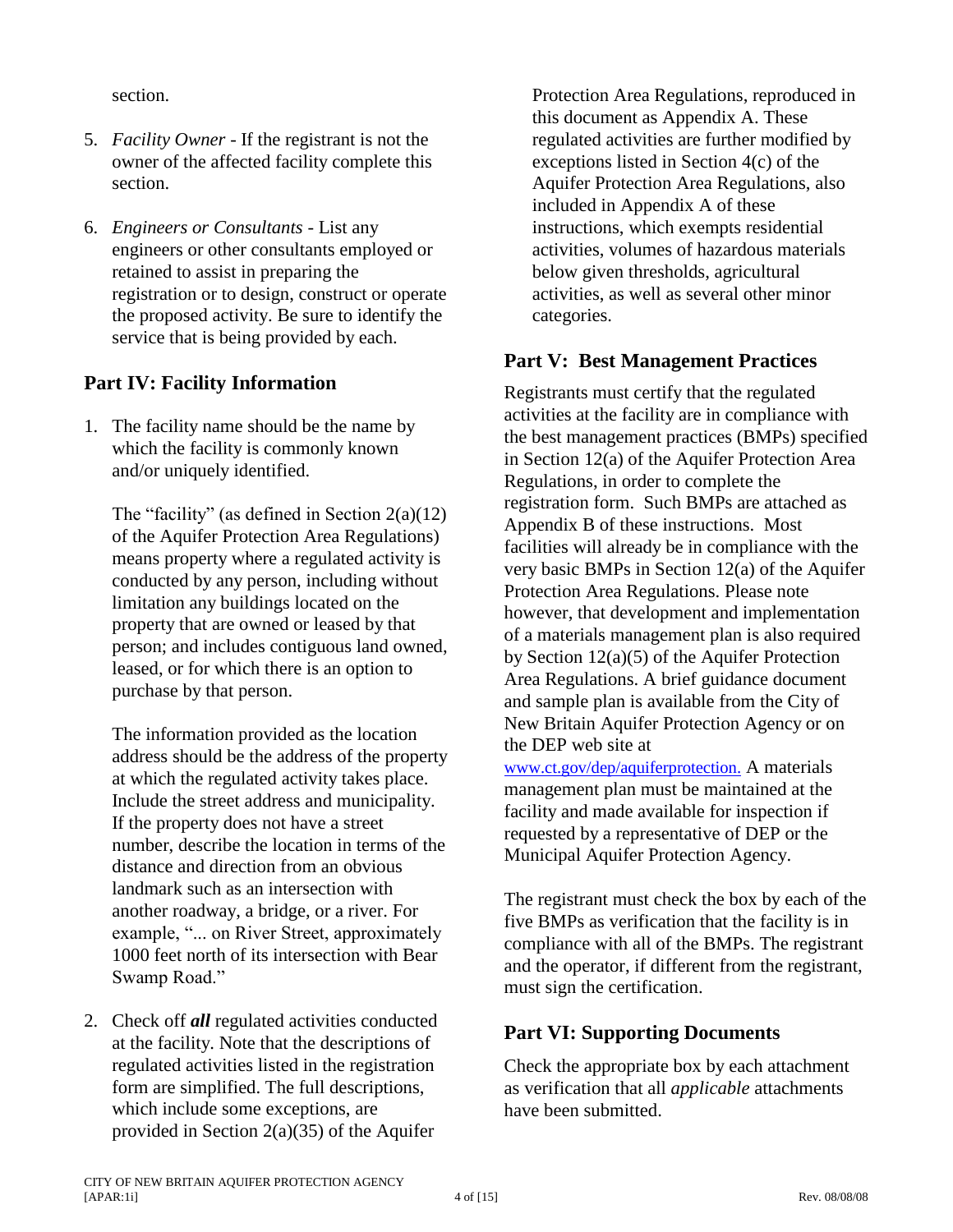Please label all attachments as referenced in the registration form and these instructions and be sure to include the name of the registrant.

### *The following attachment is required for all registrations:*

### **Attachment A: A Facility Boundary Map**

Submit, as Attachment A, an 8 ½ " x 11" copy of the relevant portion of a United States Geological Survey (USGS) Quadrangle Map, at a scale of 1:24,000, indicating the exact location of the facility (property) boundaries, in accordance with Section 8(b)(2) of the Aquifer Protection Area Regulations. See Figure A, at the end of these instructions, for an example of how a USGS Map must be labeled when submitted. If the site boundary is too small to show on a map with a scale of 1:24,000, then submit a local property or assessor's map at a scale which clearly shows the facility boundaries. See Figure B, at the end of these instructions, as an example.

It is important that you accurately locate the facility on this map. An inaccurate description of the facility location may delay the processing of your registration. Refer to the definition of "facility" in Part IV, item 1 of these instructions.

**Please note:** This map is a critical piece of the registration. Facilities that have registrations for existing regulated activities are allowed to continue to operate, expand and change with minimal restrictions, as well as apply for permits to add new regulated activities within this boundary. New regulated activities are prohibited at unregistered facilities in Aquifer Protection Areas.

#### **Attachment B: Materials Management Plan**

Submit a Materials Management Plan, as Attachment B, only if requested by the Municipal Aquifer Protection Agency. Otherwise a copy of the Materials Management Plan must be maintained on-site. A Materials Management Plan shall be developed and implemented in accordance with Section

12(2)(5) of the Aquifer Protection Area Regulations.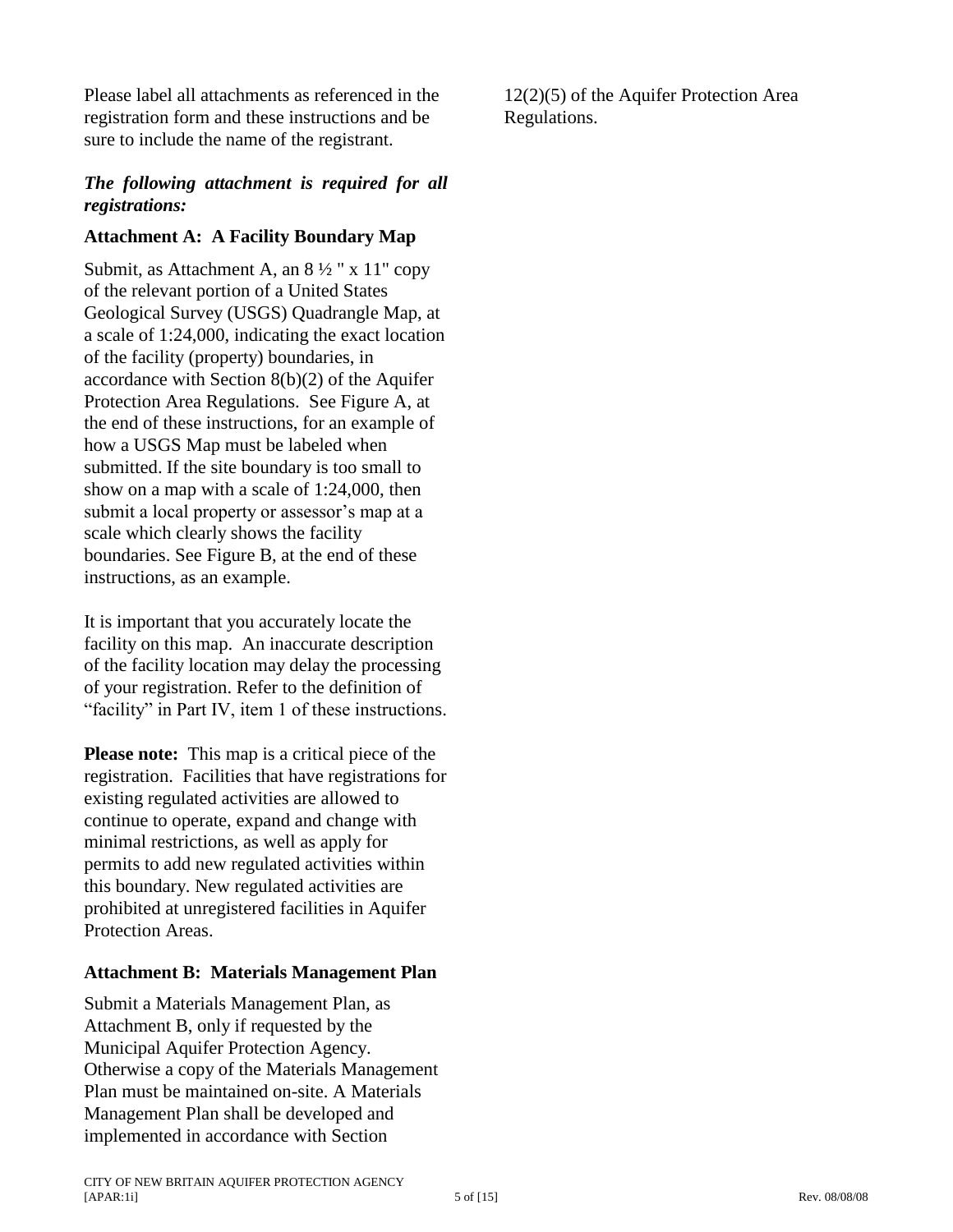### **Attachment C: Stormwater Management Plan**

Submit a Stormwater Management Plan, as Attachment C, only if requested by the Municipal Aquifer Protection Agency. If requested, a Stormwater Management Plan shall be implemented in accordance with Section 12(b) of the Aquifer Protection Area Regulations to assure that stormwater -runoff generated by the subject regulated activity is managed to prevent pollution of ground water.

# **Part VII: Registrant Certification**

After the registration has been completed it must be reviewed and signed by both the registrant and the individual(s) who actually prepared the registration. By their signature, they certify that, to the best of their knowledge and belief, the information contained in the application, including all attachments, is true, accurate and complete.

The certification of the registration package shall be signed as follows:

- 1. For an individual(s) or sole proprietorship: by the individual(s) or proprietor, respectively;
- 2. For a corporation: by a principal executive officer of at least the level of vice president;
- 3. For a limited liability company (LLC): a manager, if management of the LLC is vested in a manager(s) in accordance with the company's "Articles of Organization", or a member of the LLC if no authority is vested in a manager(s);
- 4. For a partnership: by a general partner;
- 5. For a municipal, state, or federal agency or department: by either a principal executive officer, a ranking elected official, or by other representatives of such applicant authorized by law.

A registration will be considered incomplete unless all required signatures are provided.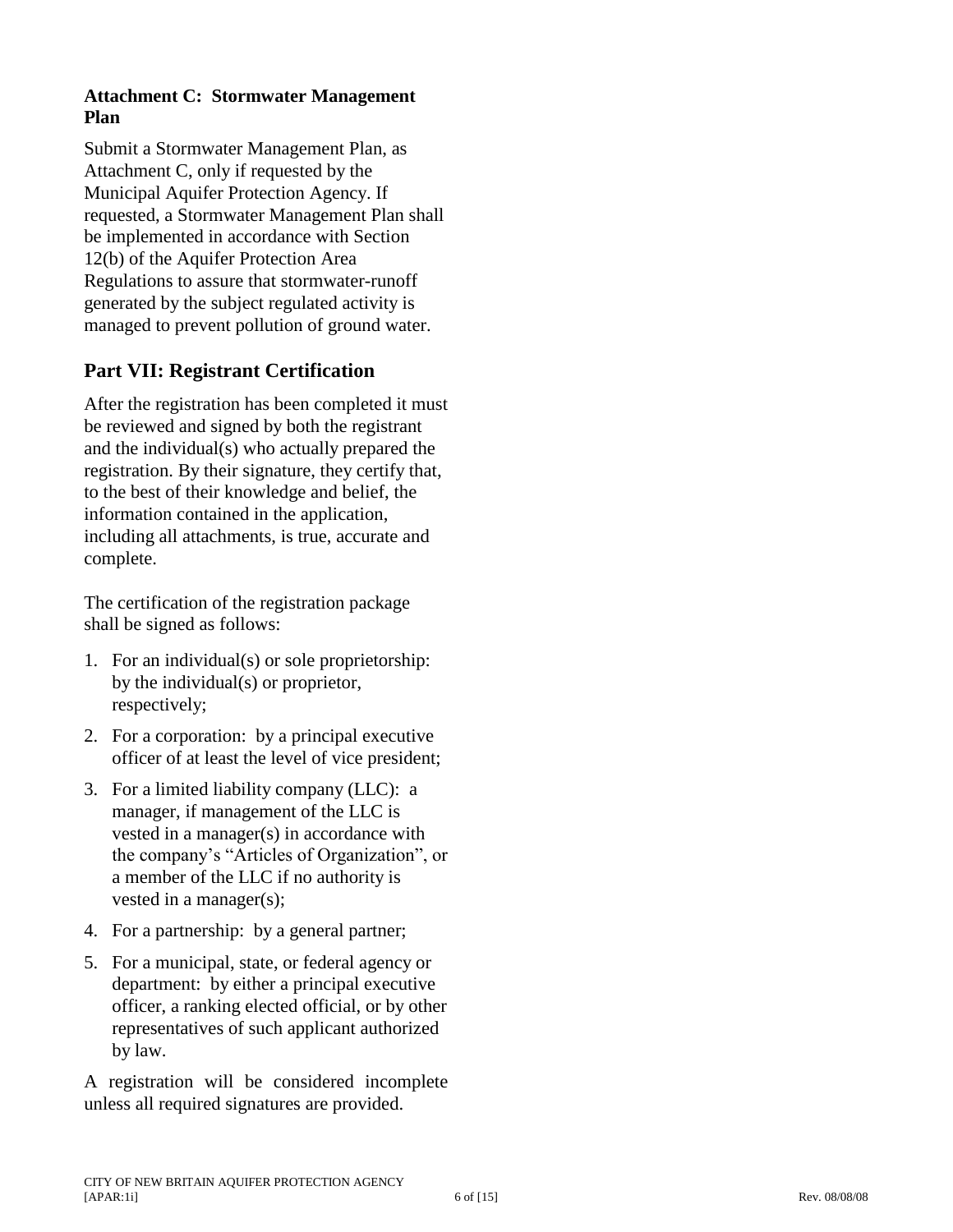# Figure A: Aquifer Protection Area **Facility Boundary Map**

# USGS Quadrangle Map: Putnam Map Scale: 1:24,000 (1"=2,000")

1. Facility Boundary clearly shows at scale 1:24,000. 2. Facility Boundary where site boundary is too small to show on map at scale 1: 24,000. Please attach a detailed map at a scale which clearly shows facility boundary. See Figure B for example.

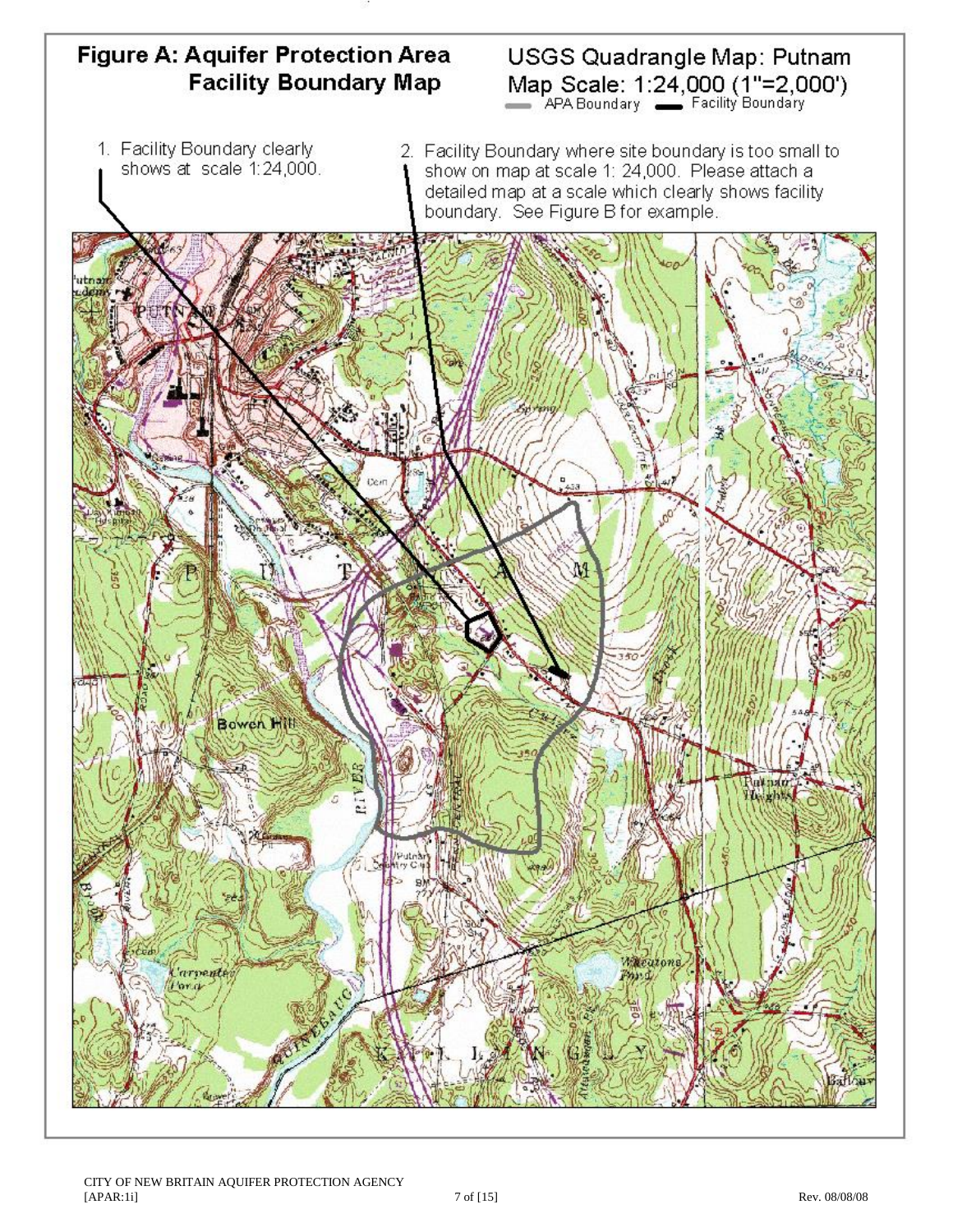# Figure B: Aquifer Protection Area **Detailed Facility Boundary Map**

# USGS Quadrangle Map: Putnam Map Scale: 1:6,000 (1"=500")<br>APA Boundary Facility Boundary

Example of a detailed map at a scale which clearly shows facility boundary where site boundary is too small to show on map at scale 1: 24,000. In this example the scale chosen to clearly show detail is 1: 6,000.

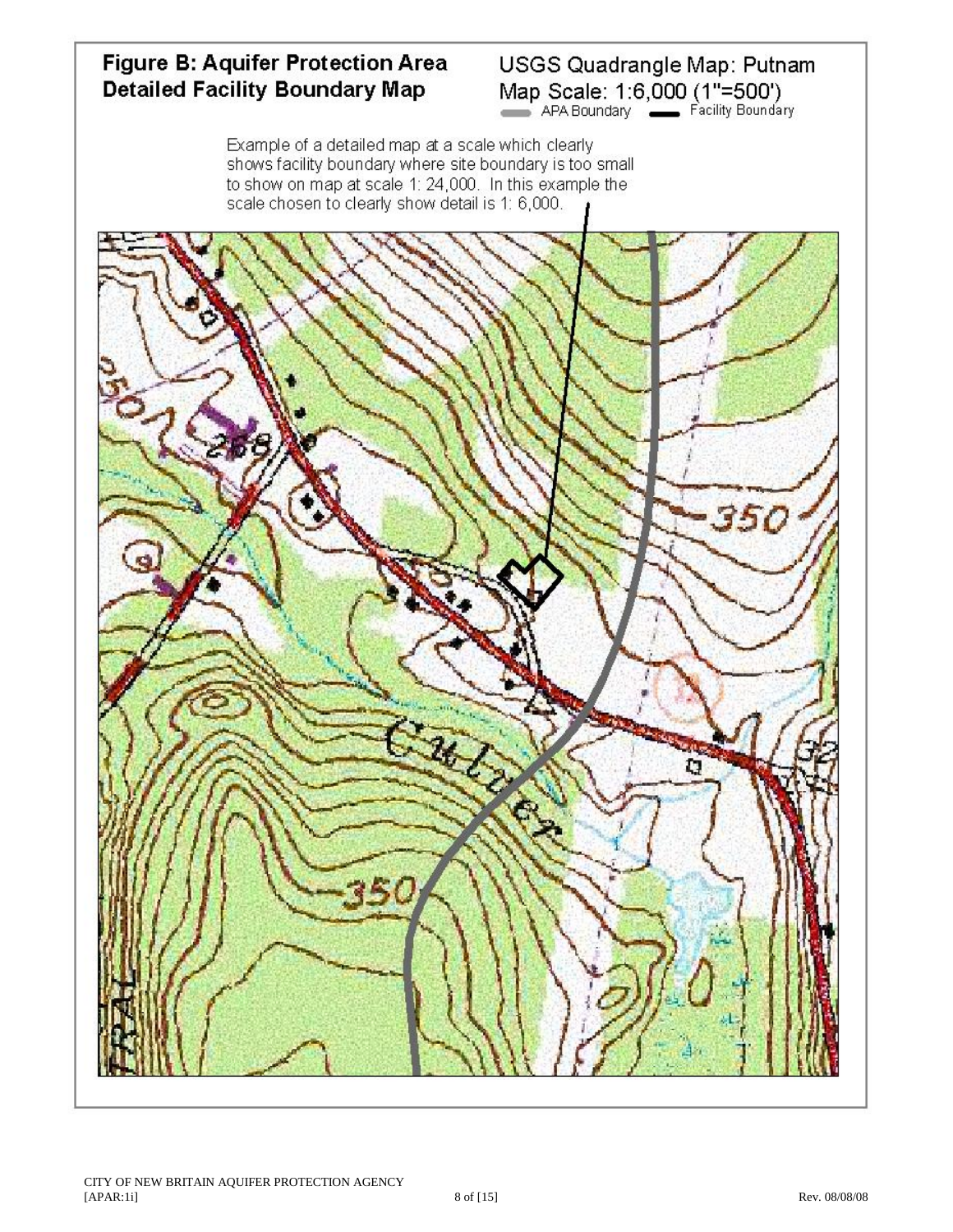# **Appendix A: Regulations of City of New Britain Section 2**

### **Definition of a regulated activity**

(35) "Regulated activity" means any of the following activities, which are located or conducted, wholly or partially, in an aquifer protection area, except as provided for in sections 22a-354i-5(c) and 22a-354i-6 of the Regulations of Connecticut State Agencies:

(A) underground storage or transmission of oil or petroleum, to the extent such activity is not pre-empted by federal law, or hazardous material, except for (i) an underground storage tank that contains number two (2) fuel oil and is located more than five hundred (500) feet from a public supply well subject to regulation under section 22a-354c or section 22a-354z of the Connecticut General Statutes, or (ii) underground electrical facilities such as transformers, breakers, or cables containing oil for cooling or insulation purposes which are owned and operated by a public service company,

(B) oil or petroleum dispensing for the purpose of retail, wholesale or fleet use,

0

(C) on-site storage of hazardous materials for the purpose of wholesale sale,

(D) repair or maintenance of vehicles or internal combustion engines of vehicles, involving the use, storage or disposal of hazardous materials, including solvents, lubricants, paints, brake fluids, transmission fluids or the generation of hazardous wastes,

(E) salvage operations of metal or vehicle parts,

(F) wastewater discharges to ground water other than domestic sewage and stormwater, except for discharges from the following that have received a permit issued by the Commissioner pursuant to section 22a-430 of the Connecticut General Statutes: (i) a pump and treat system for ground water remediation, (ii) a potable water treatment system, (iii) heat pump system, (iv) non-contact cooling water system, or (v) swimming pools,

(G) car or truck washing, unless all waste waters from such activity are lawfully disposed of through a connection to a publicly owned treatment works,

(H) production or refining of chemicals, including without limitation hazardous materials or asphalt,

(I) clothes or cloth cleaning service which involves the use, storage or disposal of hazardous materials including without limitation dry-cleaning solvents,

(J) industrial laundry service which involves the cleaning of clothes or cloth contaminated by hazardous material, unless all waste waters from such activity are lawfully disposed of through a connection to a publicly owned treatment works,

(K) generation of electrical power by means of fossil fuels, except for (i) generation of electrical power by an emergency engine as defined by section  $22a-174-22(a)(3)$  of the Regulations of Connecticut State Agencies, or (ii) generation of electrical power by means of natural gas or propane,

(L) production of electronic boards, electrical components, or other electrical equipment involving the use, storage or disposal of any hazardous material or involving metal plating, degreasing of parts or equipment, or etching operations,

(M) embalming or crematory services which involve the use, storage or disposal of hazardous material, unless all waste waters from such activity are lawfully disposed of through a connection to a publicly owned treatment works,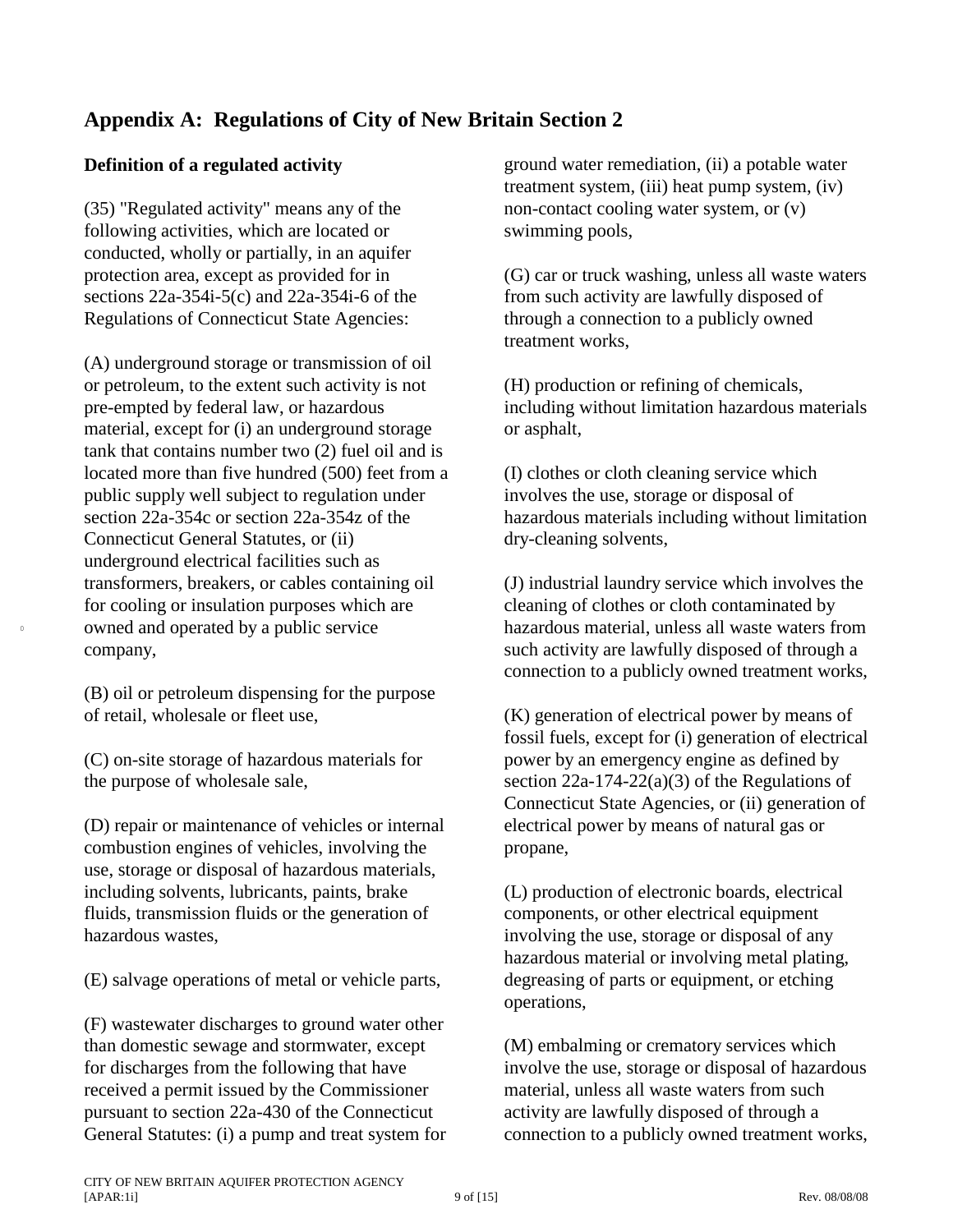# **Appendix A (continued): Regulations of City of New Britain Section 2**

(N) furniture stripping operations which involve the use, storage or disposal of hazardous materials,

(O) furniture finishing operations which involve the use, storage or disposal of hazardous materials, unless all waste waters from such activity are lawfully disposed of through a connection to a publicly owned treatment works,

(P) storage, treatment or disposal of hazardous waste subject to a permit under sections 22a-449(c)-100 to 22a-449(c)-110, inclusive, of the Regulations of Connecticut State Agencies,

(Q) biological or chemical testing, analysis or research which involves the use, storage or disposal of hazardous material, unless all waste waters from such activity are lawfully disposed of through a connection to a publicly owned treatment works, and provided that on-site testing of a public supply well by a public water utility is not a regulated activity,

0

(R) pest control services which involve storage, mixing or loading of pesticides or other hazardous materials,

(S) photographic finishing which involves the use, storage or disposal of hazardous materials, unless all waste water from such activity are lawfully disposed of through a connection to a publicly owned treatment works,

(T) production or fabrication of metal products which involves the use, storage or disposal of hazardous materials including (i) metal cleaning or degreasing with industrial solvents, (ii) metal plating, or (iii) metal etching,

(U) printing, plate making, lithography, photoengraving, or gravure, which involves the use, storage or disposal of hazardous materials,

(V) accumulation or storage of waste oil, antifreeze or spent lead-acid batteries which are subject to a general permit issued under sections  $22a-208(i)$  and  $22a-454(e)(1)$  of the Connecticut General Statutes,

(W) production of rubber, resin cements, elastomers or plastic, which involves the use, storage or disposal of hazardous materials,

(X) storage of de-icing chemicals, unless such storage takes place within a weather-tight waterproof structure for the purpose of retail sale or for the purpose of de-icing parking areas or access roads to parking areas,

(Y) accumulation, storage, handling, recycling, disposal, reduction, processing, burning, transfer or composting of solid waste which is subject to a permit issued by the Commissioner pursuant to sections 22a-207b, 22a-208a, and 22a-208c of the Connecticut General Statutes, except for a potable water treatment sludge disposal area,

(Z) dying, coating or printing of textiles, or tanning or finishing of leather, which activity involves the use, storage or disposal of hazardous materials,

(AA) production of wood veneer, plywood, reconstituted wood or pressure-treated wood, which involves the use, storage or disposal of hazardous material, W) production of rubber, resin cements, elastomers or plastic, which involves the use, storage or disposal of hazardous materials,

(BB) pulp production processes that involve bleaching.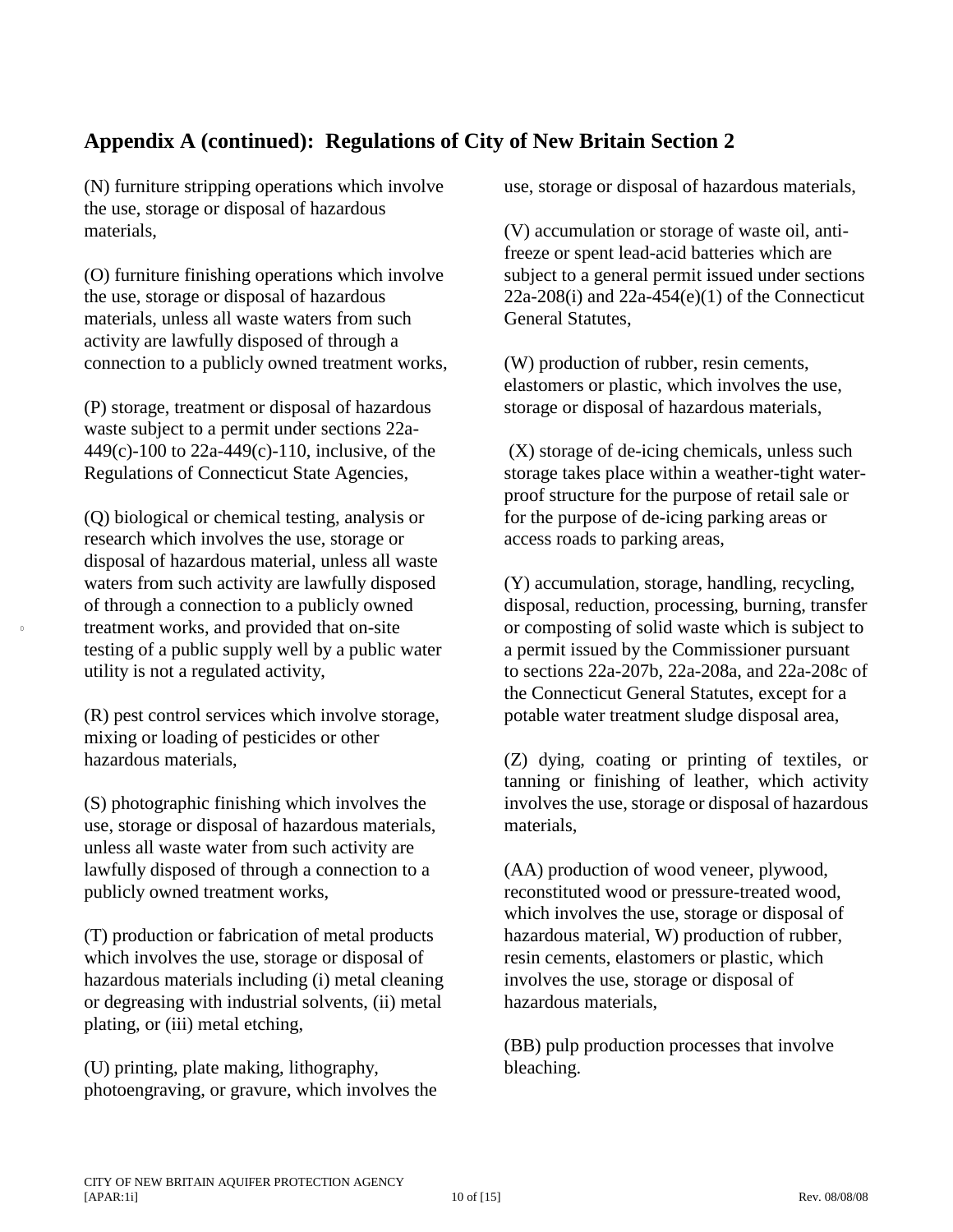# **Appendix A (continued): Regulations of City of New Britain Section 2**

(c) The following are **not** regulated activities:

(1) Any activity conducted at a residence without compensation;

(2) any activity involving the use or storage of no more than two and one-half (2.5) gallons of each type of hazardous material on-site at any one time, provided the total of all hazardous materials on-site does not exceed fifty-five (55) gallons at any one time;

(3) any agricultural activity regulated pursuant to section 22a-354m(d) of the Connecticut General Statutes;

(4) any activity provided all the following conditions are satisfied:

(A) such activity takes place solely within an enclosed building in an area with an impermeable floor,

(B) such activity involves no more than 10% of the floor area in the building where the activity takes place,

(C) any hazardous material used in connection with such activity is stored in such building at all times,

(D) all waste waters generated by such activity are lawfully disposed through a connection to a publicly owned treatment works, and

(E) such activity does not involve (i) repair or maintenance of internal combustion engines, including without limitation, vehicles, or equipment associated with such vehicles, (ii) underground storage of any hazardous material, or (iii) above ground storage of more than one hundred and ten (110) gallons of hazardous materials;

(5) any activity solely involving the use of

lubricating oil provided all the following conditions are satisfied:

(A) such activity does not involve cleaning of metals with chlorinated solvents at the facility,

(B) such activity takes place solely within an enclosed building in an area with an impermeable floor,

(C) any hazardous material used in connection with such activity is stored in such building at all times, and

(D) such activity does not involve (i) repair or maintenance of internal combustion engines, including without limitation, vehicles, or equipment associated with such vehicles, (ii) underground storage of any hazardous material, or (iii) above ground storage of more than 110 gallons of such lubricating oil and associated hazardous waste; and

(6) any activity involving the dispensing of oil or petroleum from an above-ground storage tank or tanks with an aggregate volume of 2000 gallons or less provided all the following conditions are satisfied:

(A) such dispensing activity takes place solely on a paved surface which is covered by a roof,

(B) the above-ground storage tank (or tanks) is a double-walled tank with overfill alarms, and

(C) all associated piping is either above ground, or has secondary containment.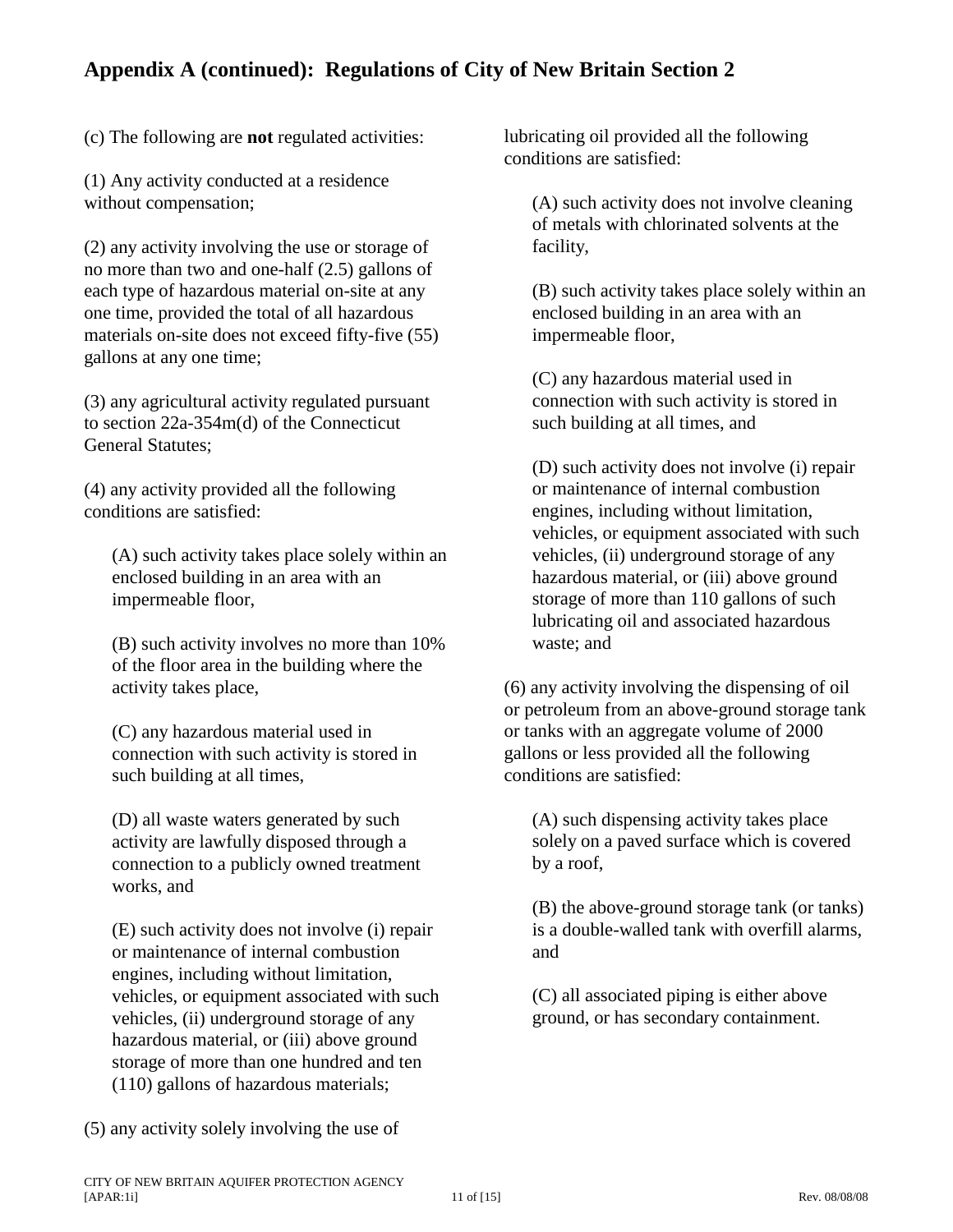# **Appendix B: Regulations of City of New Britain Section 2**

### **Best Management Practices (BMPs) for Regulated Activities**

**[Insert Additional BMP's As Required By Each Municipality; The Following Are The State BMP's; Regulations Of Connecticut State Agencies Section 22a-354i-9(A)]**

(a) Every regulated activity shall be conducted in accordance with the following:

(1) Hazardous materials may be stored above ground within an aquifer protection area only in accordance with the following conditions:

(A) hazardous material shall be stored in a building or under a roof that minimizes storm water entry to the hazardous material storage area, except that a roof is not required for a bulk storage facility as defined in section 22a-354i-1(6) of the Regulations of Connecticut State Agencies,

(B) floors within a building or under a roof where hazardous material may be stored shall be constructed or treated to protect the surface of the floor from deterioration due to spillage of any such material,

(C) a structure which may be used for storage or transfer of hazardous material shall be protected from storm water runon, and ground water intrusion,

(D) hazardous material shall be stored within an impermeable containment area which is capable of containing at least the volume of the largest container of such hazardous material present in such area, or 10% of the total volume of all such containers in such area, whichever

is larger, without overflow of released hazardous material from the containment area,

(E) hazardous material shall not be stored with other hazardous materials that are incompatible and may create a hazard of fire, explosion or generation of toxic substances,

(F) hazardous material shall be stored only in a container that has been certified by a state or federal agency or the American Society of Testing Materials as suitable for the transport or storage of such material,

(G) hazardous material shall be stored only in an area that is secured against unauthorized entry by the public, and

(H) the requirements of this subdivision are intended to supplement, and not to supersede, any other applicable requirements of federal, state, or local law, including applicable requirements of the Resource Conservation and Recovery Act of 1976, as amended;

(2) no person shall increase the number of underground storage tanks used to store hazardous materials;

(3) an underground storage tank used to store hazardous materials shall not be replaced with a larger tank unless (A) there is no more than a 25% increase in volume of the larger replacement tank, and (B) the larger replacement tank is a double-walled tank with co-axial piping, both meeting new installation component standards pursuant to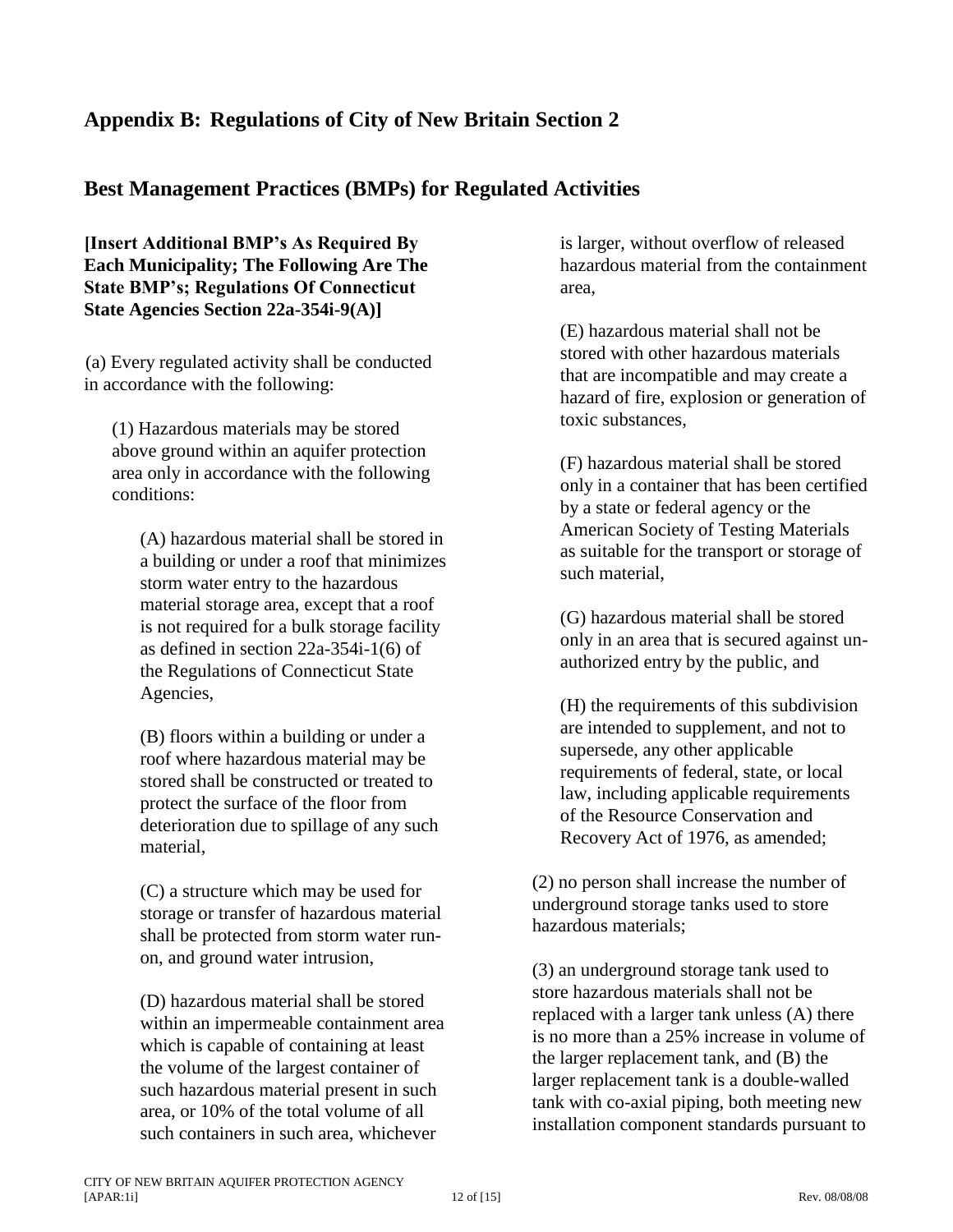# **Appendix B (continued): Regulations of City of New Britain Section 2**

### **Best Management Practices (BMPs) for Regulated Activities**

22a-449(d)-1(e) and 22a-449(d)-102 of the Regulations of Connecticut State Agencies, and with interstitial monitoring;

(4) no person shall use, maintain or install floor drains, dry wells or other infiltration devices or appurtenances which allow the release of waste waters to the ground, unless such release is permitted by the Commissioner in accordance with sections 22a-430 or 22a-430b of the Connecticut General Statutes; and

(5) a materials management plan shall be developed and implemented in accordance with the following:

(A) A materials management plan shall contain, at a minimum, the following information with respect to the subject regulated activity:

(i) A pollution prevention assessment consisting of a detailed evaluation of alternatives to the use of hazardous materials or processes and practices that would reduce or eliminate the use of hazardous materials, and implementation of such alternatives where possible and feasible,

(ii) a description of any operations or practices which may pose a threat of pollution to the aquifer, which shall include the following:

(a) a process flow diagram identifying where hazardous materials are stored, disposed and used, and where hazardous wastes are generated and

subsequently stored and disposed,

(b) an inventory of all hazardous materials which are likely to be or will be manufactured, produced, stored, utilized or otherwise handled, and

(c) a description of waste, including waste waters generated, and a description of how such wastes are handled, stored and disposed,

(iii) the name, street address, mailing address, title and telephone number of the individual(s) responsible for implementing the materials management plan and the individual(s) who should be contacted in an emergency,

(iv) a record-keeping system to account for the types, quantities, and disposition of hazardous materials which are manufactured, produced, utilized, stored, or otherwise handled or which are discharged or emitted; such record-keeping system shall be maintained at the subject facility and shall be made available thereat for inspection during normal business hours by the Commissioner and the municipal aquifer protection agency, and

(v) an emergency response plan for responding to a release of hazardous materials. Such plan shall describe how each such release could result in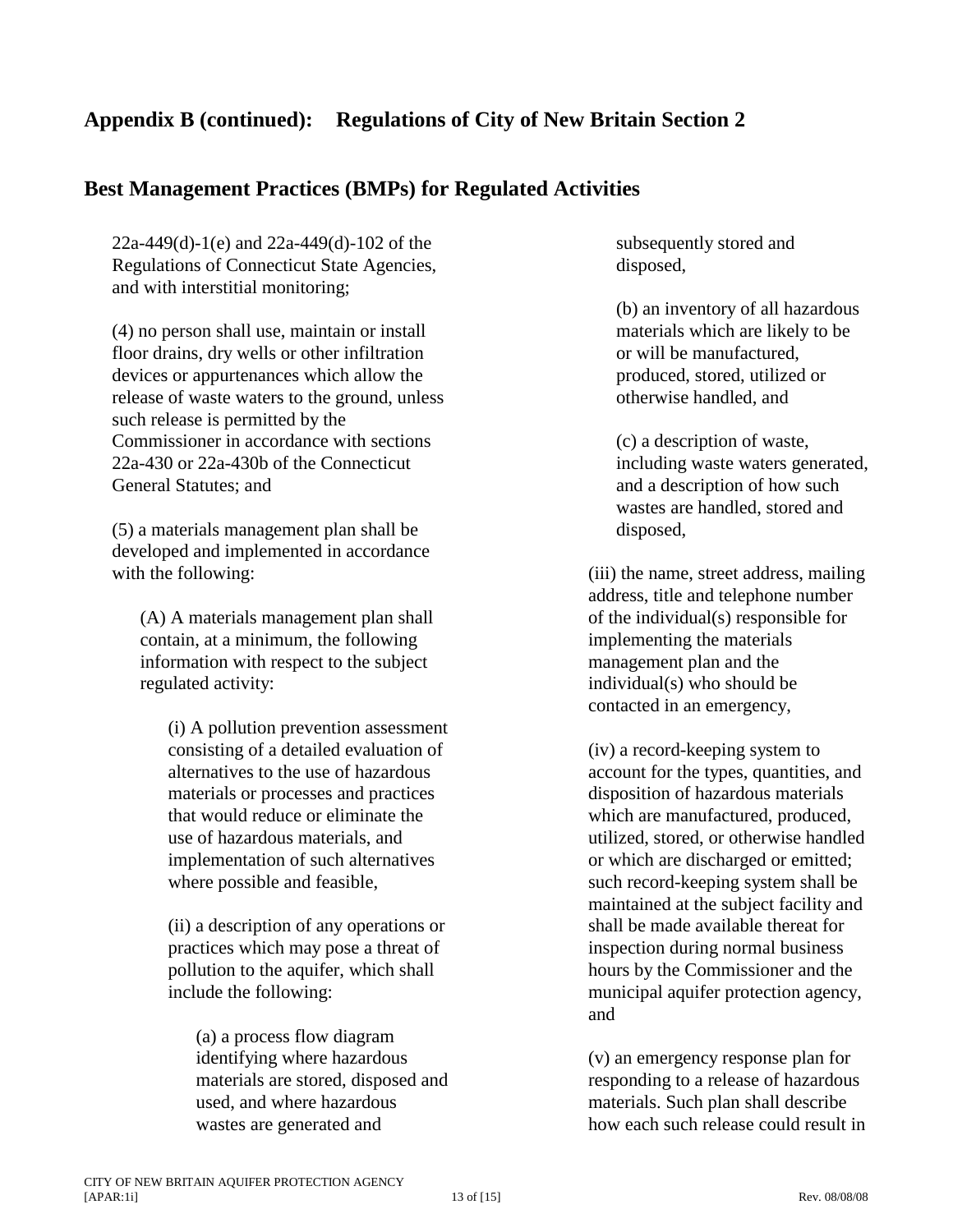### **Appendix B (continued): Regulations of City of New Britain Section 2**

### **Best Management Practices (BMPs) for Regulated Activities**

pollution to the underlying aquifer and shall set forth the methods used or to be used to prevent and abate any such a release;

(B) when a materials management plan is required under either section 22a-354i-7(d) or 22a-354i-8(c), such materials management plan shall be completed and certified by a professional engineer or a certified hazardous materials manager, or, if the facility where the regulated activity is conducted has received and maintained an ISO 14001 environmental management system certification, then the registrant may complete and certify the materials management plan; and

(C) the materials management plan shall be maintained at the subject facility and shall be made available thereat for inspection during normal business hours by the Commissioner and the municipal aquifer protection agency.

(b) The development and implementation of a storm water management plan required for regulated activities in accordance with sections 8(c) and 9(d) of the APA Regulations, shall be as follows: A storm water management plan shall assure that storm water run-off generated by the subject regulated activity is (i) managed in a manner so as to prevent pollution of ground water, and (ii) shall comply with all of the requirements for the General Permit of the Discharge of Storm Water Associated with a Commercial Activity issued pursuant to section 22a-430b of the Connecticut General Statutes.